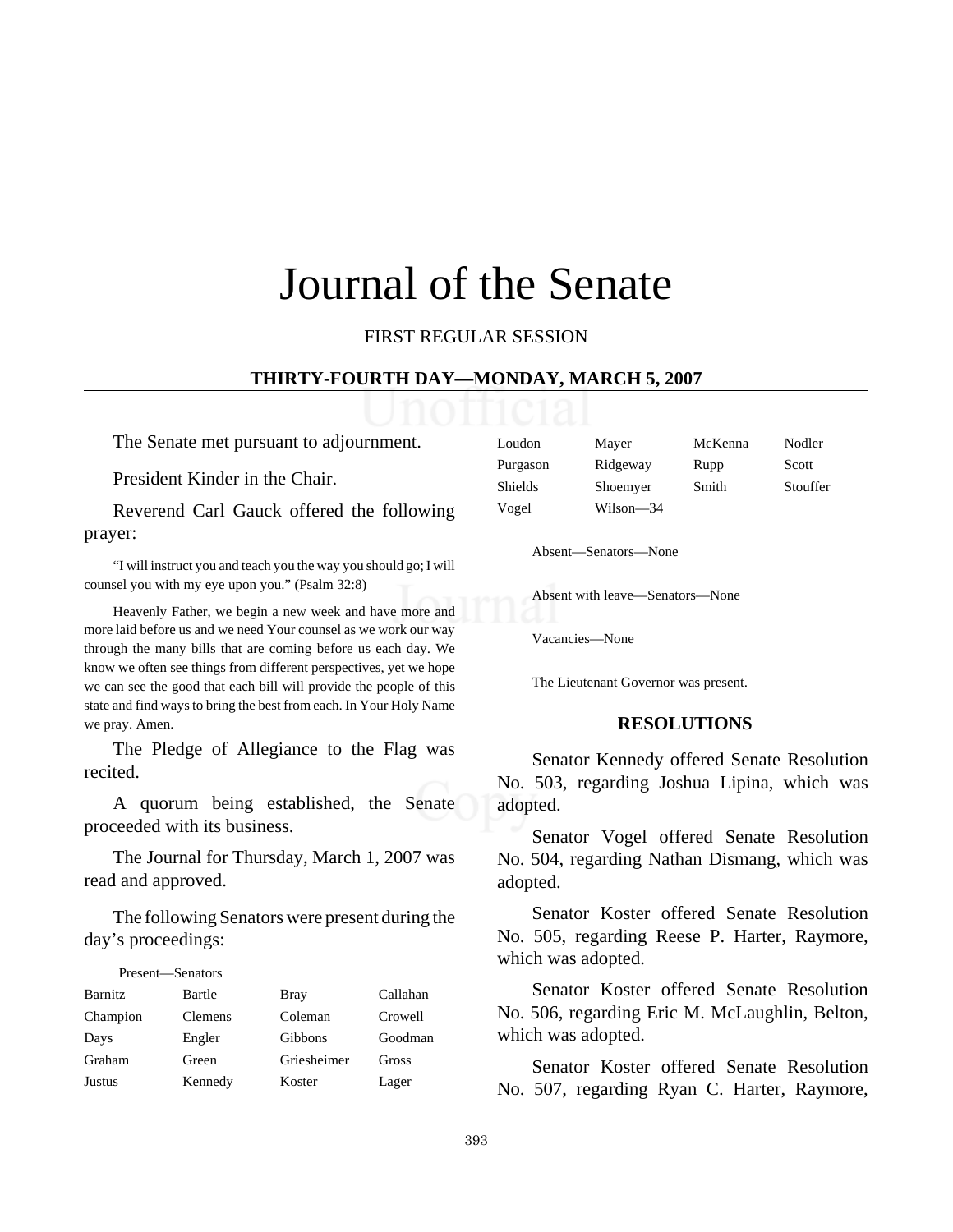which was adopted.

Senator Lager offered Senate Resolution No. 508, regarding the Eightieth Birthday of Roderick "Dick" Schank, Amazonia, which was adopted.

Senator Nodler offered Senate Resolution No. 509, regarding Gerald Hulsey, Carthage, which was adopted.

Senator Kennedy offered Senate Resolution No. 510, regarding Michael Minor, which was adopted.

Senator Coleman offered Senate Resolution No. 511, regarding Con-Way Central Express of Saint Louis, which was adopted.

Senator Rupp offered Senate Resolution No. 512, regarding James C. Frahm, St. Charles, which was adopted.

Senator Crowell offered Senate Resolution No. 513, regarding the Sixty-fifth Wedding Anniversary of Mr. and Mrs. Herbert Buchheit, Perryville, which was adopted.

Senator Graham offered Senate Resolution No. 514, regarding Michael A. Dulle, which was adopted.

# **REPORTS OF STANDING COMMITTEES**

Senator Bartle requested unanimous consent of the Senate to correct the report from the Committee on the Judiciary and Civil and Criminal Jurisprudence made on March 1, 2007, by submitting the correct Senate Committee Substitute for **SB 242**, which request was granted.

#### **COMMUNICATIONS**

Senator Shields submitted the following:

February 28, 2007 Ms. Terry Spieler Secretary of the Senate State Capitol, Office 325 Jefferson City, MO 65101 Dear Ms. Spieler:

The Rules, Joint Rules, Resolutions and Ethics Committee met

today in Senate Committee Room 1. All members present voted to unanimously approve the 94th General Assembly's American Dream Anti-Poverty Caucus. A list of members is attached. Sincerely, /s/ Charlie Charlie Shields American Dream Anti-Poverty Caucus: Representative Judy Baker 25 Senator Jeff Smith 4 Senator Maida J. Coleman 5 Senator Jolie Justus 10 Senator Timothy Green 13 Senator Rita Heard Days 14 Senator Frank Barnitz 16 Senator Chuck Graham 19 Senator Joan Bray 24

## **THIRD READING OF SENATE BILLS**

**SB 163**, with **SCS**, introduced by Senator Mayer, entitled:

An Act to repeal section 477.650, RSMo, and to enact in lieu thereof one new section relating to the basic civil legal services fund.

Was called from the Consent Calendar and taken up.

Senator Shields assumed the Chair.

**SCS** for **SB 163**, entitled:

# SENATE COMMITTEE SUBSTITUTE FOR SENATE BILL NO. 163

An Act to repeal sections 477.650 and 488.031, RSMo, and to enact in lieu thereof two new sections relating to the basic civil legal services fund, with an expiration date for certain sections.

Was taken up.

Senator Mayer moved that **SCS** for **SB 163** be adopted, which motion prevailed.

On motion of Senator Mayer, **SCS** for **SB 163** was read the 3rd time and passed by the following vote: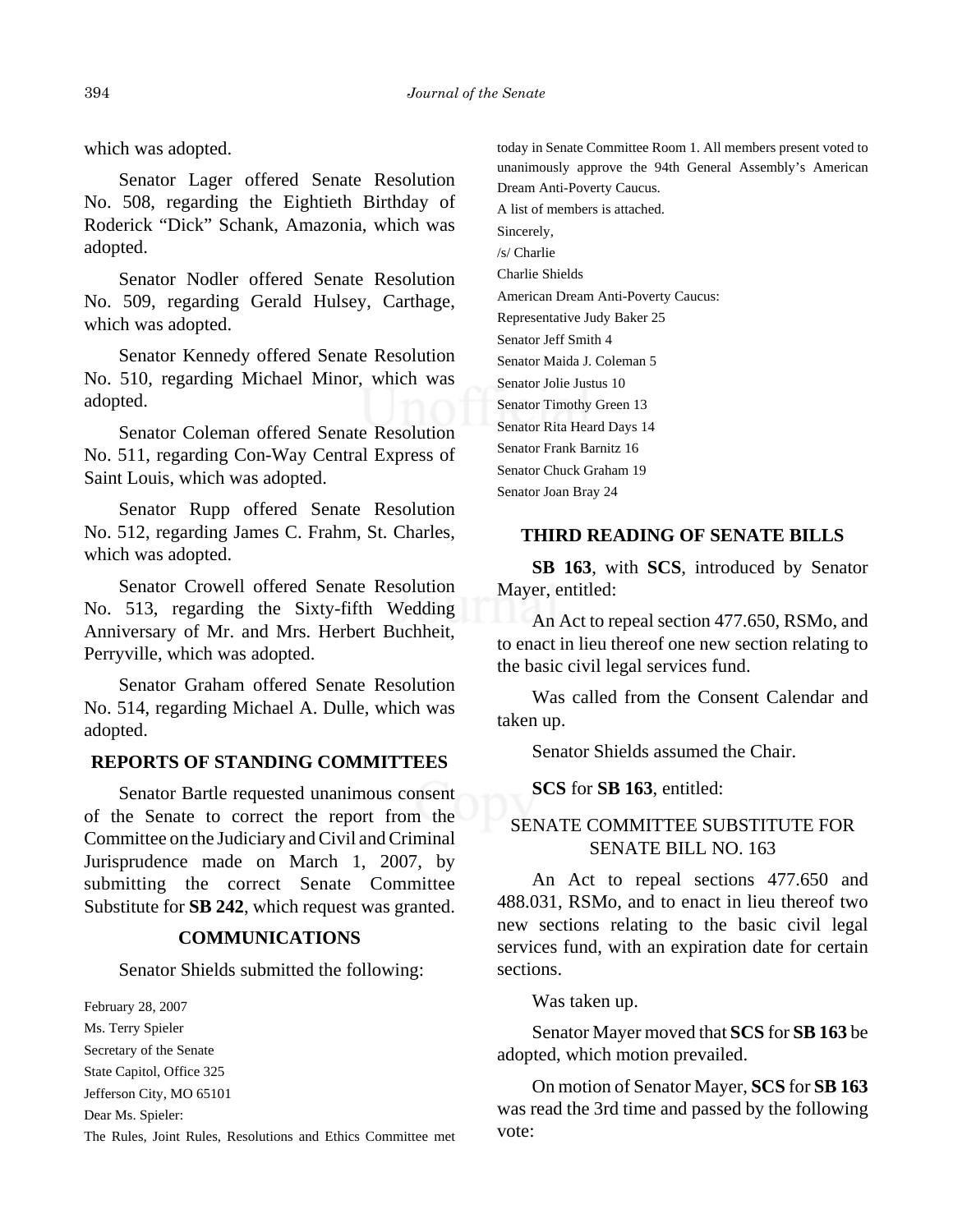|                | YEAS—Senators  |                |              | Koster  | Lager                           | Loudon   | Mayer     |
|----------------|----------------|----------------|--------------|---------|---------------------------------|----------|-----------|
| Barnitz        | Bartle         | <b>Bray</b>    | Callahan     | McKenna | Nodler                          | Purgason | Ridgeway  |
| Champion       | <b>Clemens</b> | Coleman        | Crowell      | Rupp    | Scott                           | Shields  | Shoemyer  |
| Days           | Engler         | <b>Gibbons</b> | Goodman      | Smith   | Stouffer                        | Vogel    | Wilson-32 |
| Graham         | Green          | Griesheimer    | <b>Gross</b> |         |                                 |          |           |
| Justus         | Kennedy        | Koster         | Lager        |         | NAYS—Senator Barnitz—1          |          |           |
| Loudon         | Mayer          | McKenna        | Nodler       |         |                                 |          |           |
| Purgason       | Ridgeway       | Rupp           | Scott        |         | Absent—Senator Gross—1          |          |           |
| <b>Shields</b> | Shoemyer       | Smith          | Stouffer     |         |                                 |          |           |
| Vogel          | Wilson—34      |                |              |         | Absent with leave—Senators—None |          |           |

NAYS—Senators—None

Absent—Senators—None

Absent with leave—Senators—None

Vacancies—None

The President declared the bill passed.

On motion of Senator Mayer, title to the bill was agreed to.

Senator Mayer moved that the vote by which the bill passed be reconsidered.

Senator Gibbons moved that motion lay on the table, which motion prevailed.

**SB 406**, introduced by Senator Crowell, entitled:

An Act to repeal sections 104.010, 104.352, 104.354, 104.1003, 104.1021, and 104.1087, RSMo, and to enact in lieu thereof six new sections relating to the administration of state employee retirement benefits.

Was called from the Consent Calendar and taken up.

On motion of Senator Crowell, **SB 406** was read the 3rd time and passed by the following vote:

YEAS—Senators

| Bartle         | Bray           | Callahan | Champion |
|----------------|----------------|----------|----------|
| <b>Clemens</b> | Coleman        | Crowell  | Days     |
| Engler         | <b>Gibbons</b> | Goodman  | Graham   |
| Green          | Griesheimer    | Justus   | Kennedy  |

Vacancies—None

The President declared the bill passed.

On motion of Senator Crowell, title to the bill was agreed to.

Senator Crowell moved that the vote by which the bill passed be reconsidered.

Senator Gibbons moved that motion lay on the table, which motion prevailed.

**SB 130**, introduced by Senator Stouffer, entitled:

An Act to repeal sections 226.530 and 226.580, RSMo, and to enact in lieu thereof two new sections relating to outdoor advertising.

Was called from the Consent Calendar and taken up.

Senator Gross assumed the Chair.

On motion of Senator Stouffer, **SB 130** was read the 3rd time and passed by the following vote:

| YEAS—Senators  |                |             |          |
|----------------|----------------|-------------|----------|
| <b>Barnitz</b> | Bartle         | Bray        | Callahan |
| Champion       | <b>Clemens</b> | Coleman     | Crowell  |
| Days           | Engler         | Gibbons     | Goodman  |
| Graham         | Green          | Griesheimer | Gross    |
| Justus         | Kennedy        | Koster      | Lager    |
| Loudon         | Mayer          | McKenna     | Nodler   |
| Purgason       | Ridgeway       | Rupp        | Scott    |
| <b>Shields</b> | Shoemyer       | Smith       | Stouffer |
| Vogel          | Wilson-34      |             |          |

NAYS—Senators—None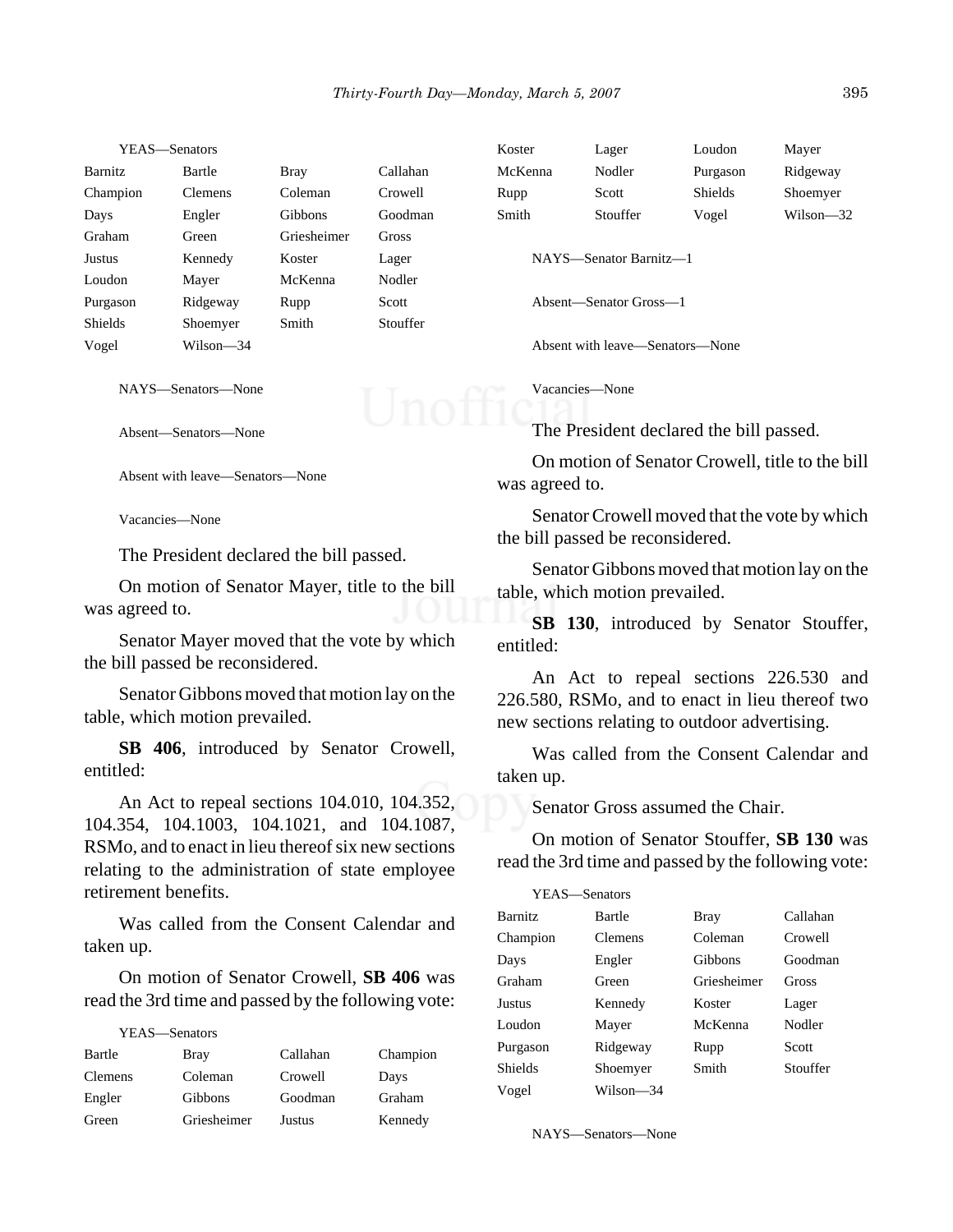Absent—Senators—None

Absent with leave—Senators—None

Vacancies—None

The President declared the bill passed.

On motion of Senator Stouffer, title to the bill was agreed to.

Senator Stouffer moved that the vote by which the bill passed be reconsidered.

Senator Shields moved that motion lay on the table, which motion prevailed.

**SB 238**, introduced by Senator Stouffer, entitled:

An Act to repeal section 301.142, RSMo, and to enact in lieu thereof one new section relating to disabled windshield placards, with penalty provisions and an effective date.

Was called from the Consent Calendar and taken up.

On motion of Senator Stouffer, **SB 238** was read the 3rd time and passed by the following vote:

| YEAS—Senators  |                |             |          |
|----------------|----------------|-------------|----------|
| <b>Barnitz</b> | Bartle         | <b>Bray</b> | Callahan |
| Champion       | <b>Clemens</b> | Coleman     | Crowell  |
| Days           | Engler         | Gibbons     | Goodman  |
| Graham         | Green          | Griesheimer | Gross    |
| Justus         | Kennedy        | Koster      | Lager    |
| Loudon         | Mayer          | McKenna     | Nodler   |
| Purgason       | Ridgeway       | Rupp        | Scott    |
| <b>Shields</b> | Shoemyer       | Smith       | Stouffer |
| Vogel          | Wilson—34      |             |          |

NAYS—Senators—None

Absent—Senators—None

Absent with leave—Senators—None

Vacancies—None

The President declared the bill passed.

On motion of Senator Stouffer, title to the bill was agreed to.

Senator Stouffer moved that the vote by which the bill passed be reconsidered.

Senator Shields moved that motion lay on the table, which motion prevailed.

**SB 240**, introduced by Senator Stouffer, entitled:

An Act to repeal section 302.720, RSMo, and to enact in lieu thereof one new section relating to commercial driver license skills test exemptions for qualified military personnel.

Was called from the Consent Calendar and taken up.

On motion of Senator Stouffer, **SB 240** was read the 3rd time and passed by the following vote:

| YEAS—Senators  |             |          |                |
|----------------|-------------|----------|----------------|
| <b>Barnitz</b> | Bartle      | Bray     | Callahan       |
| Champion       | Clemens     | Coleman  | Crowell        |
| Engler         | Gibbons     | Goodman  | Graham         |
| Green          | Griesheimer | Gross    | Justus         |
| Kennedy        | Koster      | Lager    | Loudon         |
| Mayer          | McKenna     | Nodler   | Purgason       |
| Ridgeway       | Rupp        | Scott    | <b>Shields</b> |
| Shoemver       | Smith       | Stouffer | Vogel          |
| Wilson—33      |             |          |                |

NAYS—Senators—None

Absent—Senator Days—1

Absent with leave—Senators—None

Vacancies—None

The President declared the bill passed.

On motion of Senator Stouffer, title to the bill was agreed to.

Senator Stouffer moved that the vote by which the bill passed be reconsidered.

Senator Shields moved that motion lay on the table, which motion prevailed.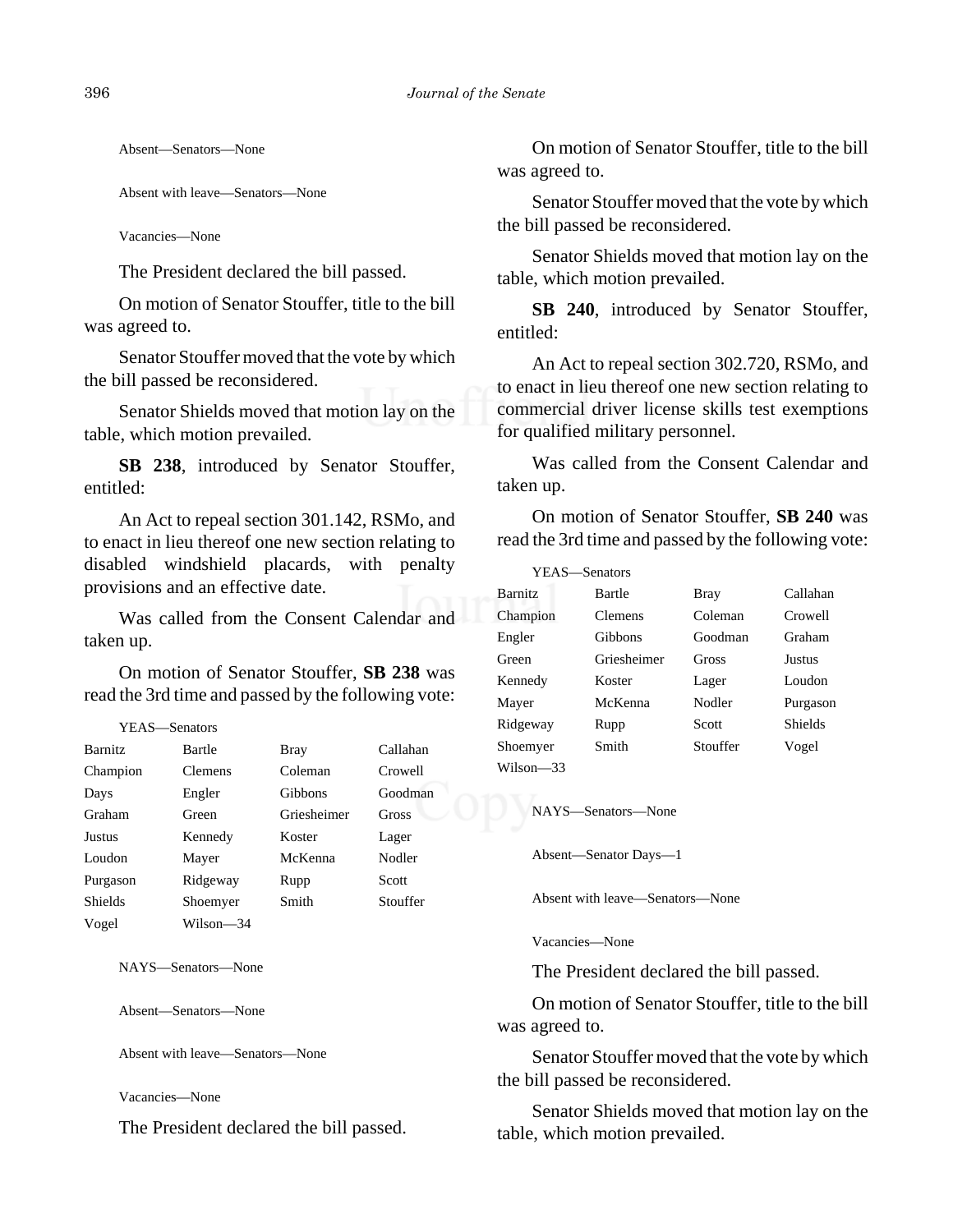**SB 226**, with **SCS**, introduced by Senator Stouffer, entitled:

An Act to repeal section 577.051, RSMo, and to enact in lieu thereof one new section relating to the handling of certain driving offense records, with penalty provisions.

Was called from the Consent Calendar and taken up.

**SCS** for **SB 226**, entitled:

## SENATE COMMITTEE SUBSTITUTE FOR SENATE BILL NO. 226

An Act to repeal section 577.051, RSMo, and to enact in lieu thereof one new section relating to the handling of certain driving offense records, with penalty provisions.

Was taken up.

Senator Stouffer moved that **SCS** for **SB 226** be adopted, which motion prevailed.

On motion of Senator Stouffer, **SCS** for **SB 226** was read the 3rd time and passed by the following vote:

YEAS—Senators Barnitz Bartle Bray Callahan Champion Clemens Coleman Crowell Days Engler Gibbons Goodman Graham Green Griesheimer Gross Justus Kennedy Koster Lager Loudon Mayer McKenna Nodler Purgason Ridgeway Rupp Scott Shields Shoemyer Smith Stouffer Vogel Wilson—34

NAYS—Senators—None

Absent—Senators—None

Absent with leave—Senators—None

Vacancies—None

The President declared the bill passed.

On motion of Senator Stouffer, title to the bill

was agreed to.

Senator Stouffer moved that the vote by which the bill passed be reconsidered.

Senator Shields moved that motion lay on the table, which motion prevailed.

**SB 104**, with **SCS**, introduced by Senator Stouffer, entitled:

An Act to repeal sections 43.251, 302.133, 302.134, 302.135, 302.136, 302.137, 302.178, 577.608, and 650.005, RSMo, and to enact in lieu thereof ten new sections relating to the authority of the state highways and transportation commission over certain highway safety programs previously administered by the division of highway safety or the department of public safety.

Was called from the Consent Calendar and taken up.

#### **SCS** for **SB 104**, entitled:

# SENATE COMMITTEE SUBSTITUTE FOR SENATE BILL NO. 104

An Act to repeal sections 43.010, 43.030, 43.090, 43.110, 43.120, 43.140, 43.210, 43.220, 43.251, 302.133, 302.134, 302.135, 302.136, 302.137, 302.178, 577.608, and 650.005, RSMo, and to enact in lieu thereof eighteen new sections relating to the administration of certain highway programs.

Was taken up.

Senator Stouffer moved that **SCS** for **SB 104** be adopted, which motion prevailed.

On motion of Senator Stouffer, **SCS** for **SB 104** was read the 3rd time and passed by the following vote:

| Bartle  | <b>Bray</b>   | Callahan |
|---------|---------------|----------|
| Clemens | Coleman       | Crowell  |
| Engler  | Gibbons       | Goodman  |
| Green   | Griesheimer   | Gross    |
| Kennedy | Koster        | Lager    |
| Mayer   | McKenna       | Nodler   |
|         | YEAS—Senators |          |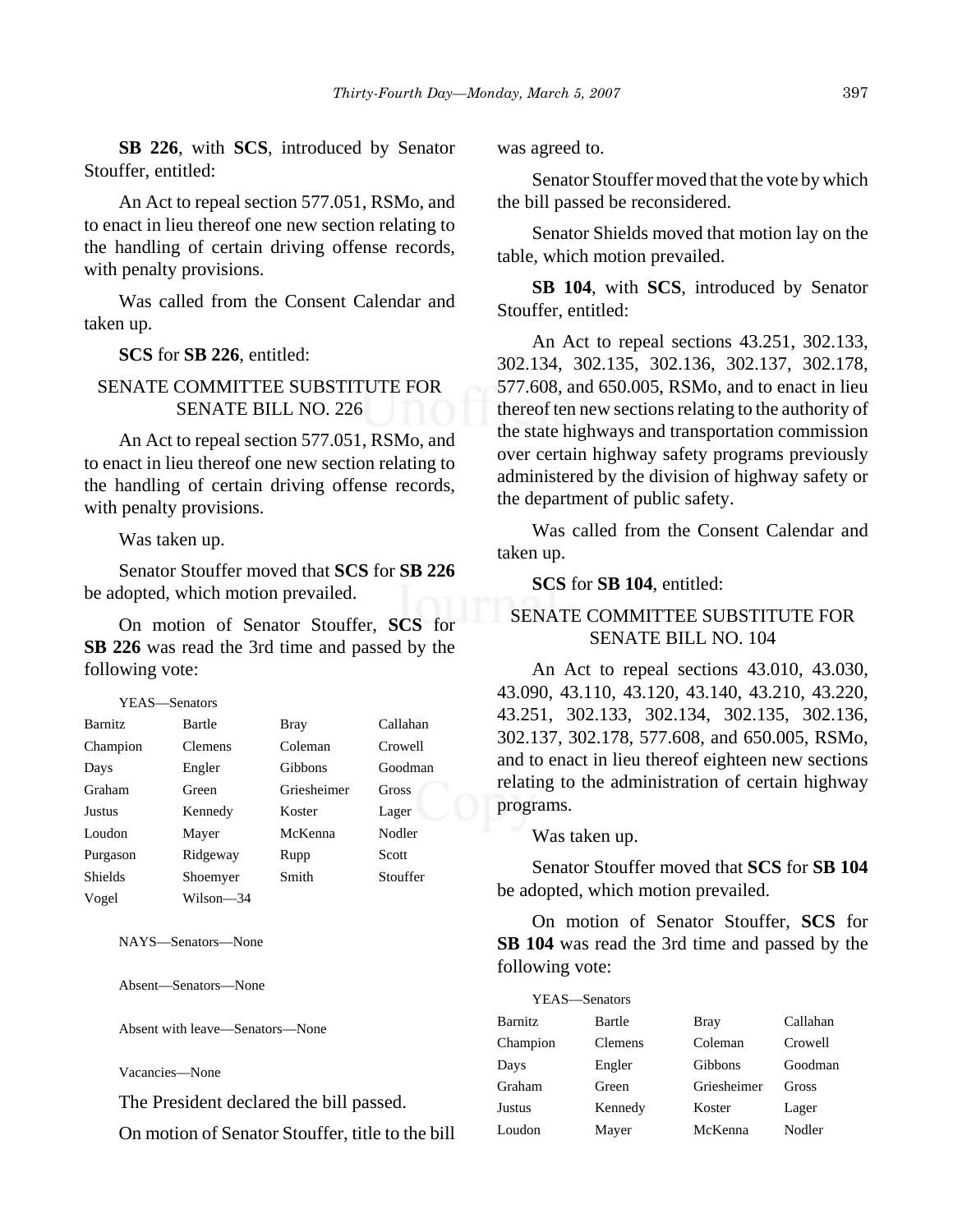| Purgason | Ridgeway  | Rupp  | Scott    |
|----------|-----------|-------|----------|
| Shields  | Shoemyer  | Smith | Stouffer |
| Vogel    | Wilson—34 |       |          |

NAYS—Senators—None

Absent—Senators—None

Absent with leave—Senators—None

Vacancies—None

The President declared the bill passed.

On motion of Senator Stouffer, title to the bill was agreed to.

Senator Stouffer moved that the vote by which the bill passed be reconsidered.

Senator Shields moved that motion lay on the table, which motion prevailed.

**SB 103**, with **SCS**, introduced by Senator Stouffer, entitled:

An Act to amend chapter 301, RSMo, by adding thereto one new section relating to the issuance of specialty license plates.

Was called from the Consent Calendar and taken up.

**SCS** for **SB 103**, entitled:

## SENATE COMMITTEE SUBSTITUTE FOR SENATE BILL NO. 103

An Act to repeal section 301.030, RSMo, and to enact in lieu thereof two new sections relating to the registration of motor vehicles.

Was taken up.

Senator Stouffer moved that **SCS** for **SB 103** be adopted.

At the request of Senator Stouffer, the motion to adopt **SCS** for **SB 103** was withdrawn, which placed the bill back on the Calendar.

**SB 102**, introduced by Senator Stouffer, entitled:

An Act to repeal section 304.180, RSMo, and to enact in lieu thereof one new section relating to vehicle weight regulations.

Was called from the Consent Calendar and taken up.

On motion of Senator Stouffer, **SB 102** was read the 3rd time and passed by the following vote:

| YEAS—Senators  |           |             |          |
|----------------|-----------|-------------|----------|
| <b>Barnitz</b> | Bartle    | Bray        | Callahan |
| Champion       | Clemens   | Coleman     | Crowell  |
| Days           | Engler    | Gibbons     | Goodman  |
| Graham         | Green     | Griesheimer | Gross    |
| <b>Justus</b>  | Kennedy   | Koster      | Lager    |
| Loudon         | Mayer     | McKenna     | Nodler   |
| Purgason       | Ridgeway  | Rupp        | Scott    |
| <b>Shields</b> | Shoemyer  | Smith       | Stouffer |
| Vogel          | Wilson—34 |             |          |

NAYS—Senators—None

Absent—Senators—None

Absent with leave—Senators—None

Vacancies—None

The President declared the bill passed.

On motion of Senator Stouffer, title to the bill was agreed to.

Senator Stouffer moved that the vote by which the bill passed be reconsidered.

Senator Shields moved that motion lay on the table, which motion prevailed.

**SB 91**, with **SCS**, introduced by Senator Nodler, entitled:

An Act to repeal sections 301.550 and 301.560, RSMo, and to enact in lieu thereof two new sections relating to the sole purpose of exempting dealers who sell emergency vehicles from certain dealer licensure requirements.

Was called from the Consent Calendar and taken up.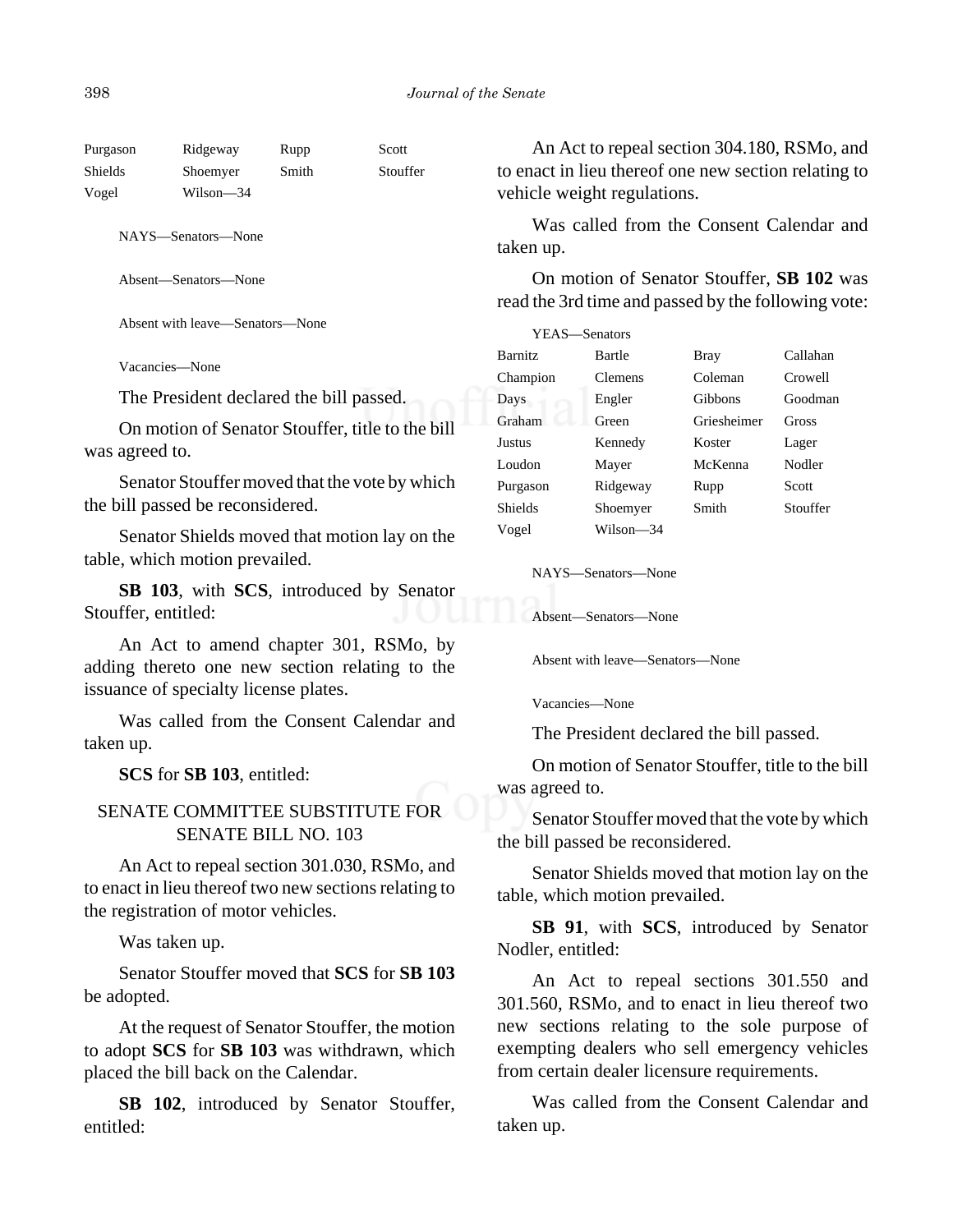## **SCS** for **SB 91**, entitled:

# SENATE COMMITTEE SUBSTITUTE FOR SENATE BILL NO. 91

An Act to repeal sections 301.550 and 301.560, RSMo, and to enact in lieu thereof two new sections relating to the sole purpose of exempting dealers who sell emergency vehicles from certain dealer licensure requirements.

Was taken up.

Senator Nodler moved that **SCS** for **SB 91** be adopted, which motion prevailed.

On motion of Senator Nodler, **SCS** for **SB 91** was read the 3rd time and passed by the following vote:

| YEAS—Senators  |                |                |          |
|----------------|----------------|----------------|----------|
| <b>Barnitz</b> | Bartle         | Bray           | Callahan |
| Champion       | <b>Clemens</b> | Coleman        | Crowell  |
| Days           | Engler         | <b>Gibbons</b> | Goodman  |
| Graham         | Green          | Griesheimer    | Gross    |
| Justus         | Kennedy        | Koster         | Lager    |
| Loudon         | Mayer          | McKenna        | Nodler   |
| Purgason       | Ridgeway       | Rupp           | Scott    |
| <b>Shields</b> | Shoemyer       | Smith          | Stouffer |
| Vogel          | Wilson—34      |                |          |

NAYS—Senators—None

Absent—Senators—None

Absent with leave—Senators—None

Vacancies—None

The President declared the bill passed.

On motion of Senator Nodler, title to the bill was agreed to.

Senator Nodler moved that the vote by which the bill passed be reconsidered.

Senator Shields moved that motion lay on the table, which motion prevailed.

The Senate observed a moment of silence in memory of former U.S. Senator Thomas F. Eagleton.

# **MESSAGES FROM THE HOUSE**

The following message was received from the House of Representatives through its Chief Clerk:

Mr. President: I am instructed by the House of Representatives to inform the Senate that the House has taken up and passed **HCS** for **HB 678**, entitled:

An Act to amend chapter 171, RSMo, by adding thereto one new section relating to school attendance in inclement weather, with an emergency clause.

Emergency clause adopted.

In which the concurrence of the Senate is respectfully requested.

Read 1st time.

## **SECOND READING OF SENATE BILLS**

The following Bills were read the 2nd time and referred to the Committees indicated:

**SB 652**—Education.

**SB 653**—Health and Mental Health.

**SB 654**—Economic Development, Tourism and Local Government.

**SB 655**—Judiciary and Civil and Criminal Jurisprudence.

**SB 656**—Judiciary and Civil and Criminal Jurisprudence.

**SB 657**—Financial and Governmental Organizations and Elections.

**SB 658**—Seniors, Families and Public Health.

**SB 659**—Judiciary and Civil and Criminal Jurisprudence.

**SB 660**—Judiciary and Civil and Criminal Jurisprudence.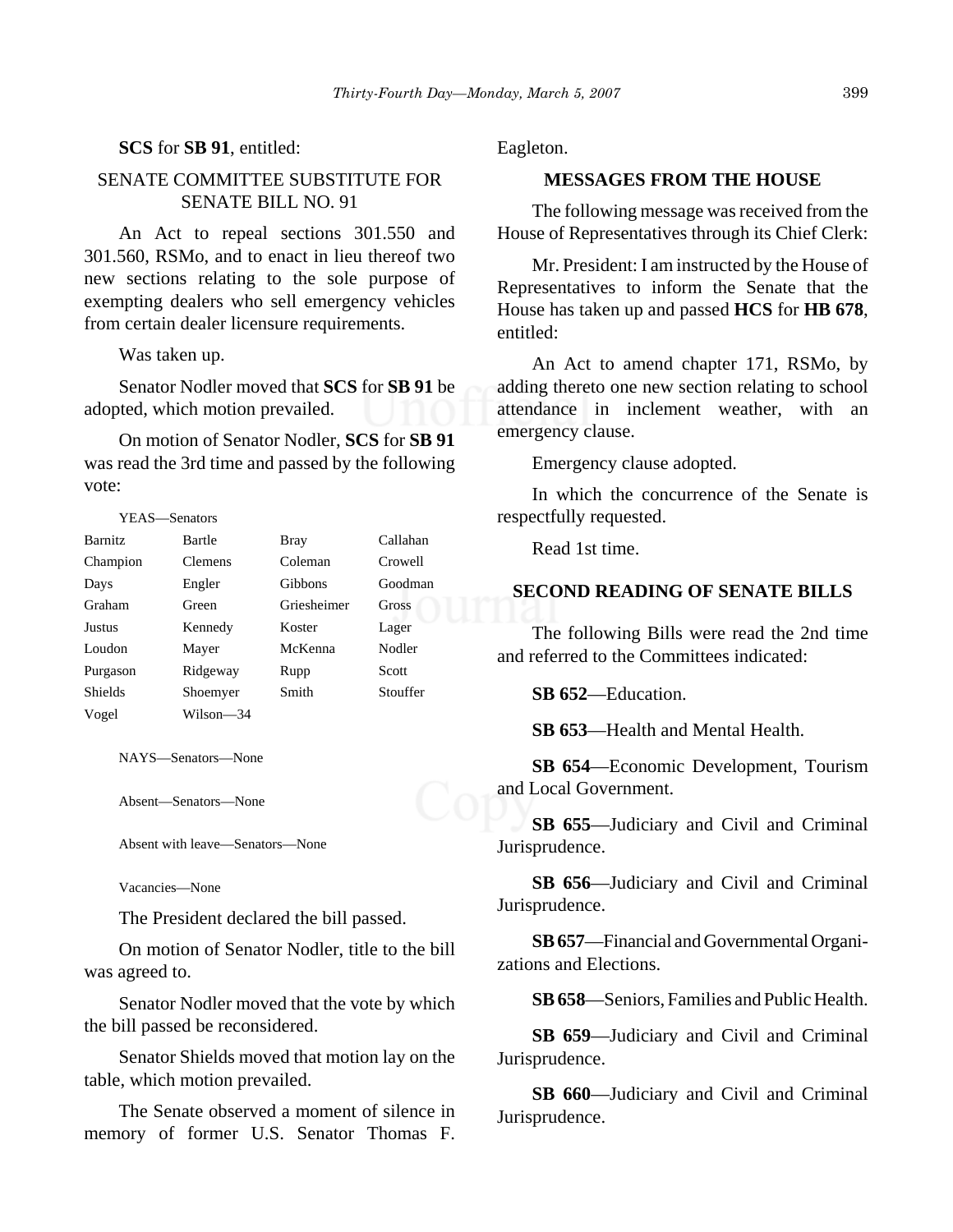**SB 661**—Ways and Means.

**SB 662**—Financial and Governmental Organizations and Elections.

**SB 663**—Education.

**SB 664**—Financial and Governmental Organizations and Elections.

**SB 665**—Small Business, Insurance and Industrial Relations.

**SB 666**—Financial and Governmental Organizations and Elections.

**SB 667**—Financial and Governmental Organizations and Elections.

**SB 668**—Small Business, Insurance and Industrial Relations.

**SB 669**—Pensions, Veterans' Affairs and General Laws.

**SB 670**—Seniors, Families and Public Health.

**SB 671**—Economic Development, Tourism and Local Government.

**SB 672**—Ways and Means.

**SB 673**—Judiciary and Civil and Criminal Jurisprudence.

**SB 674**—Commerce, Energy and the Environment.

**SB 675**—Seniors, Families and Public Health.

**SB 676**—Judiciary and Civil and Criminal Jurisprudence.

**SB 677**—Seniors, Families and Public Health.

**SB 678**—Economic Development, Tourism and Local Government.

**SB 679**—Economic Development, Tourism and Local Government.

**SB 680**—Seniors, Families and Public Health.

**SB 681**—Economic Development, Tourism and Local Government.

**SB 682**—Economic Development, Tourism and Local Government.

**SB 683**—Judiciary and Civil and Criminal Jurisprudence.

**SB 684**—Economic Development, Tourism and Local Government.

**SB 685**—Judiciary and Civil and Criminal Jurisprudence.

**SB 686**—Judiciary and Civil and Criminal Jurisprudence.

**SB 687**—Ways and Means.

**SB 688**—Education.

**SB 689**—Education.

# **REFERRALS**

President Pro Tem Gibbons referred **SCR 22**, **SCR 23** and **HCR 15** to the Committee on Rules, Joint Rules, Resolutions and Ethics.

President Pro Tem Gibbons referred **SB 164** to the Committee on Governmental Accountability and Fiscal Oversight.

# **INTRODUCTIONS OF GUESTS**

Senator Ridgeway introduced to the Senate, A. David Reinhart and Robin Meyers, Clay County.

On motion of Senator Shields, the Senate adjourned under the rules.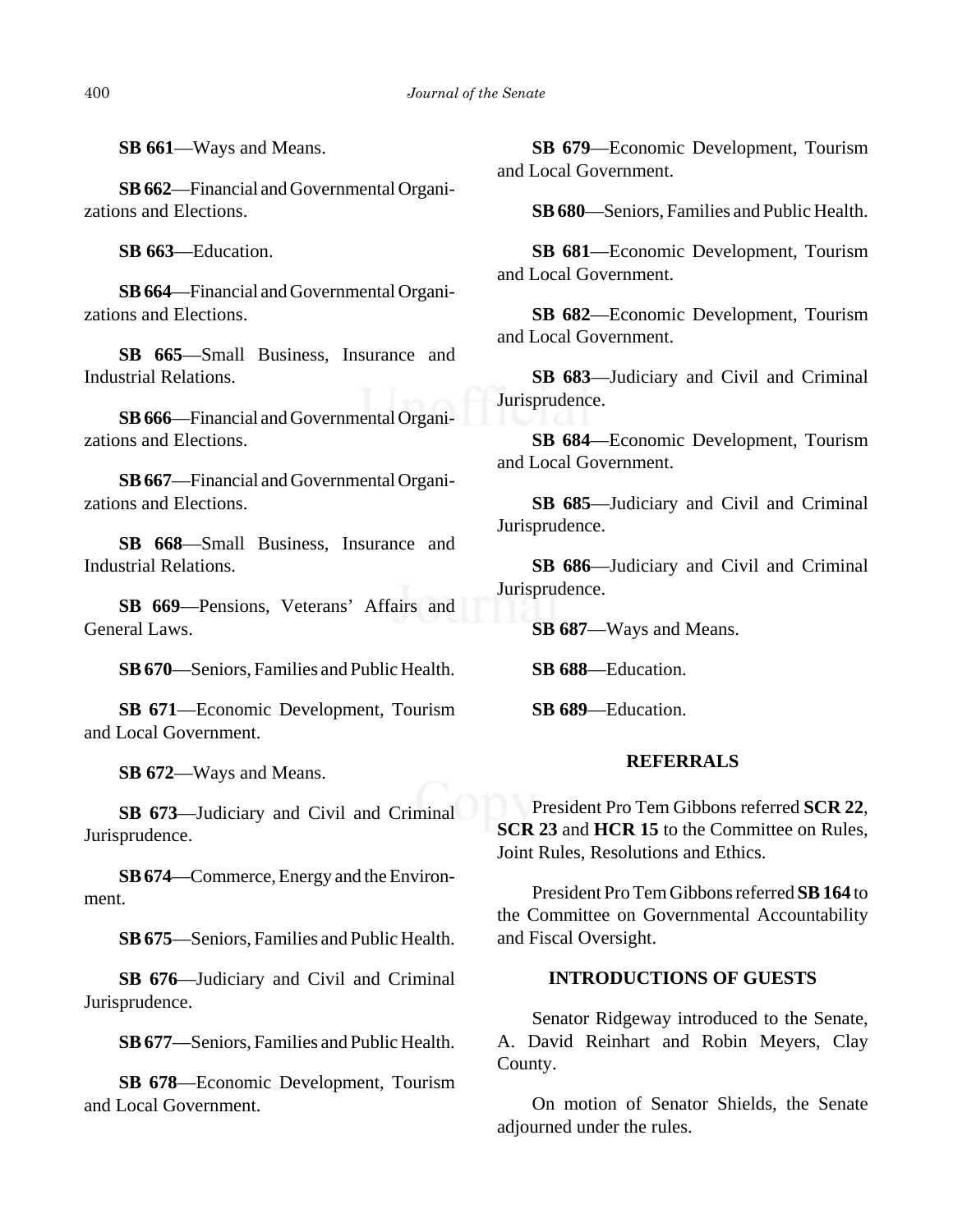# SENATE CALENDAR \_\_\_\_\_\_

# THIRTY-FIFTH DAY–TUESDAY, MARCH 6, 2007 \_\_\_\_\_\_

## FORMAL CALENDAR

## SECOND READING OF SENATE BILLS

SB 690-Smith and Kennedy SB 691-Gross SB 692-Ridgeway SB 693-Ridgeway SB 694-Shields SB 695-Kennedy and Smith SB 696-Wilson and Coleman SB 697-Ridgeway, et al SB 698-Ridgeway, et al SB 699-Lager SB 700-Purgason SB 701-Goodman SB 702-Bray and Smith

SB 703-Bray SB 704-Bray SB 705-Mayer SB 706-Mayer SB 707-Gibbons SB 708-Shoemyer SB 709-Shoemyer SB 710-Coleman SJR 25-Loudon SJR 26-Bray SJR 27-Ridgeway and Loudon SJR 28-Scott

# HOUSE BILLS ON SECOND READING

HB 269-Nolte HCS for HB 678

# THIRD READING OF SENATE BILLS

SB 244-Mayer SB 107-Wilson SCS for SBs 62 & 41-Goodman and Koster SB 164-Scott (In Fiscal Oversight)

## SENATE BILLS FOR PERFECTION

1. SB 204-Stouffer, with SCS 2. SB 64-Goodman and Koster, with SCS

3. SB 456-Gross, with SCS 4. SB 2-Gibbons, with SCS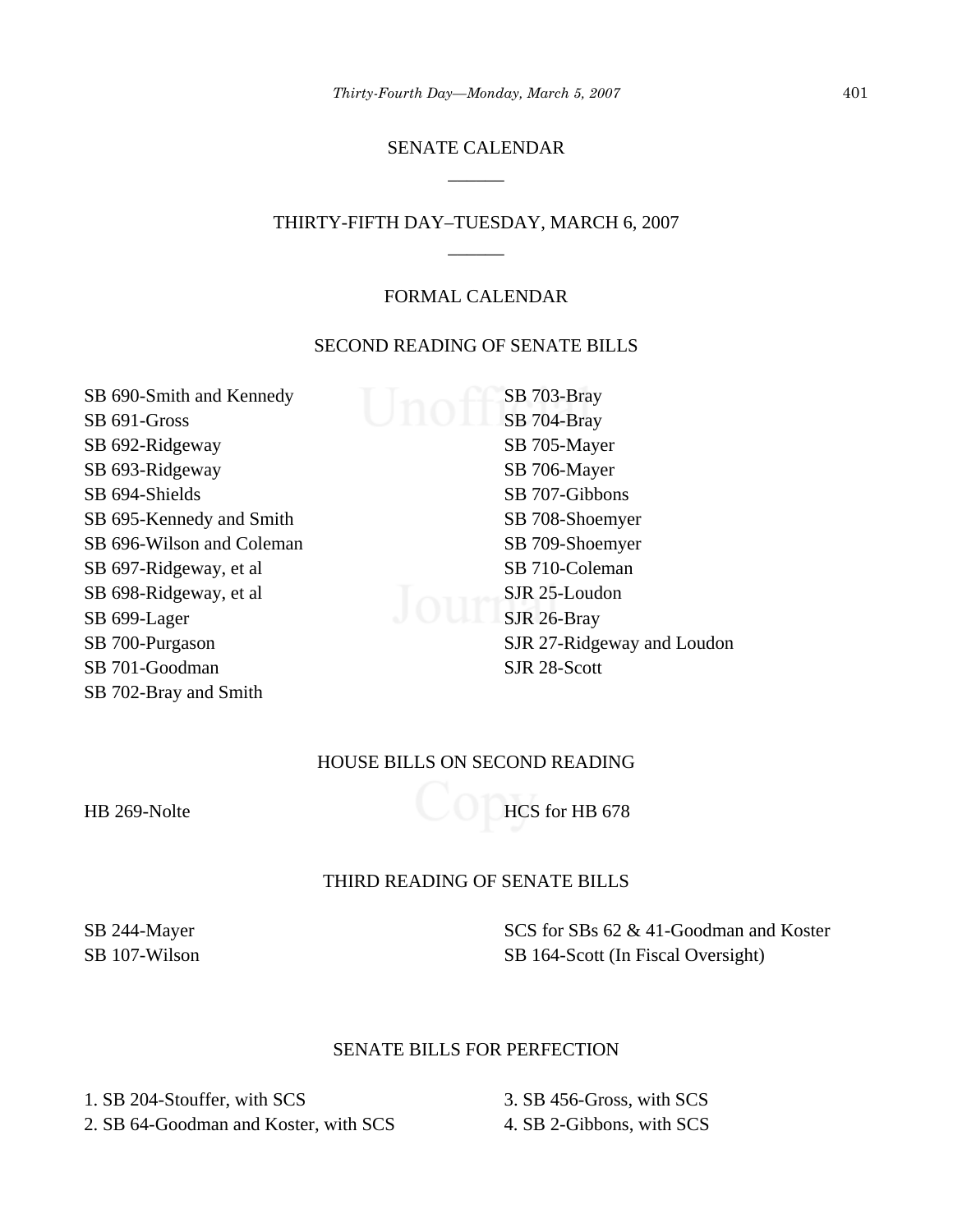- 5. SB 3-Gibbons, with SCS 6. SB 268-Coleman 7. SB 54-Koster, with SCS 8. SBs 239, 24 & 445-Stouffer, with SCS 9. SB 215-Loudon, with SCS 10. SB 297-Loudon, with SCS 11. SB 40-Ridgeway 12. SB 47-Engler, with SCS 13. SB 418-Champion, with SCS 14. SBs 260 & 71-Koster, et al, with SCS 15. SBs 370, 375 & 432-Scott and Koster, with SCS 16. SB 257-Engler, et al 17. SJRs 9 &17-Crowell and Bartle, with SCS
- 18. SB 242-Nodler, with SCS 19. SB 160-Rupp, with SCS 20. SB 320-Clemens, with SCS 21. SB 492-Crowell 22. SB 476-Crowell 23. SB 303-Loudon, et al 24. SB 363-Bartle 25. SB 82-Griesheimer, with SCS 26. SB 112-Rupp 27. SB 131-Rupp 28. SB 31-Nodler 29. SB 250-Ridgeway and Vogel 30. SB 570-Clemens 31. SB 444-Goodman
- 32. SB 364-Koster, with SCS

# INFORMAL CALENDAR

# SENATE BILLS FOR PERFECTION

SB 16-Scott, with SCS SB 21-Griesheimer, with SCS SB 22-Griesheimer, with SCS SB 27-Bartle and Koster SB 75-Coleman, et al, with SCS SB 101-Mayer SB 155-Engler, with SCS SB 169-Rupp, with SCS

SB 274-Shields SB 282-Griesheimer, with SCS SB 287-Crowell and Vogel SB 292-Mayer SB 300-Bartle SB 389-Nodler, et al, with SCS & SS#2 for SCS (pending) SB 430-Shields, et al, with SCS

# CONSENT CALENDAR

## Senate Bills

Reported 2/8

SB 211-Goodman SB 103-Stouffer, with SCS